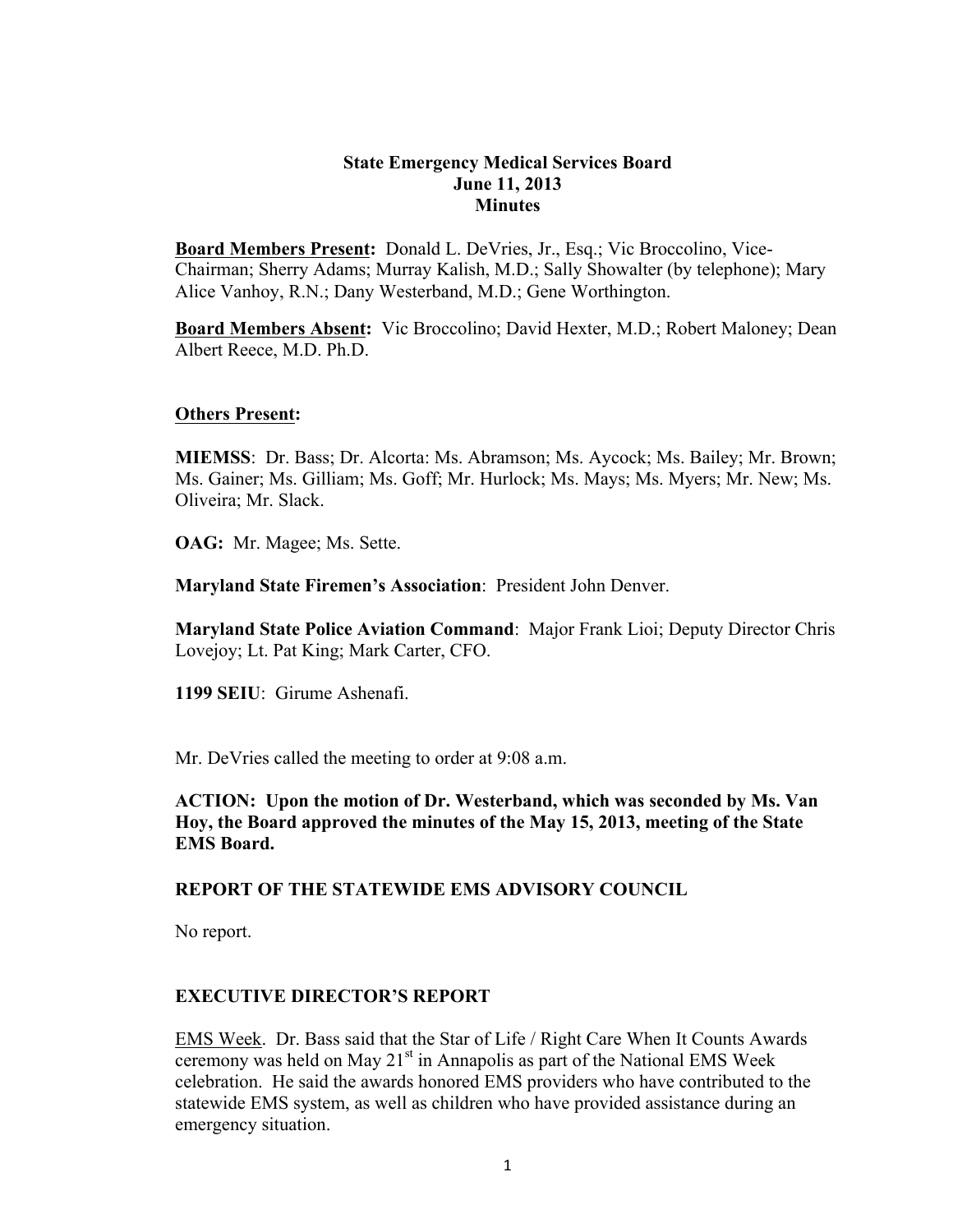Resuscitation Academy. Dr. Bass said that MIEMSS had co-sponsored with Howard County the "Maryland Resuscitation Academy" that was held May  $16<sup>th</sup>$  and  $17<sup>th</sup>$ . He said the two-day symposium was aimed to increase survival from sudden cardiac arrest. He said that the meeting had been well attended, and that medical directors and jurisdictional officials were among the participants. He noted that Howard County has been particularly successful in efforts to improve outcome from sudden cardiac arrest, having nearly doubled their resuscitation rate of witnessed cardiac arrest patients over the past two years.

eMEDS. Dr. Bass reported continuing progress on eMEDS implementation. He said that Caroline, Howard and Charles counties would soon begin using eMEDS, and that Prince George's County was working toward implementation as well.

EMS Plan. Dr. Bass said that staff had completed a working draft of a revised Statewide EMS Plan. He said that in August and September, MIEMSS would hold meetings in each EMS region to solicit comments on the draft from the EMS community and the public at large. He said that comments may be submitted to MIEMSS until September 30<sup>th</sup>, after which the draft would be revised and presented to SEMSAC and the Board for approval.

Community Paramedicine. Dr. Bass discussed challenges with health care access in certain areas. He said that Caroline County is one of only two counties in Maryland that does not have a hospital or an emergency room. He said that MIEMSS staff had been working with Caroline County and Shore Health to explore the possibility of an expanded role for paramedics to help address this need. Dr. Bass said that he will keep the Board updated as discussions continue. He noted that consideration of community paramedicine is included in the draft EMS Plan.

MSFA Convention. Dr. Bass said that the Annual MSFA Convention would be convening on the weekend in Ocean City. He said that President John Denver had done an outstanding job during the year and would be missed. Mr. DeVries asked that Mr. Hurlock convey the Board's congratulations to Mr. Denver for his successful tenure as MSFA President.

## **LEGISLATIVE REPORT**

No report.

## **SHOCK TRAUMA CENTER REPORT**

A written report was submitted to the Board.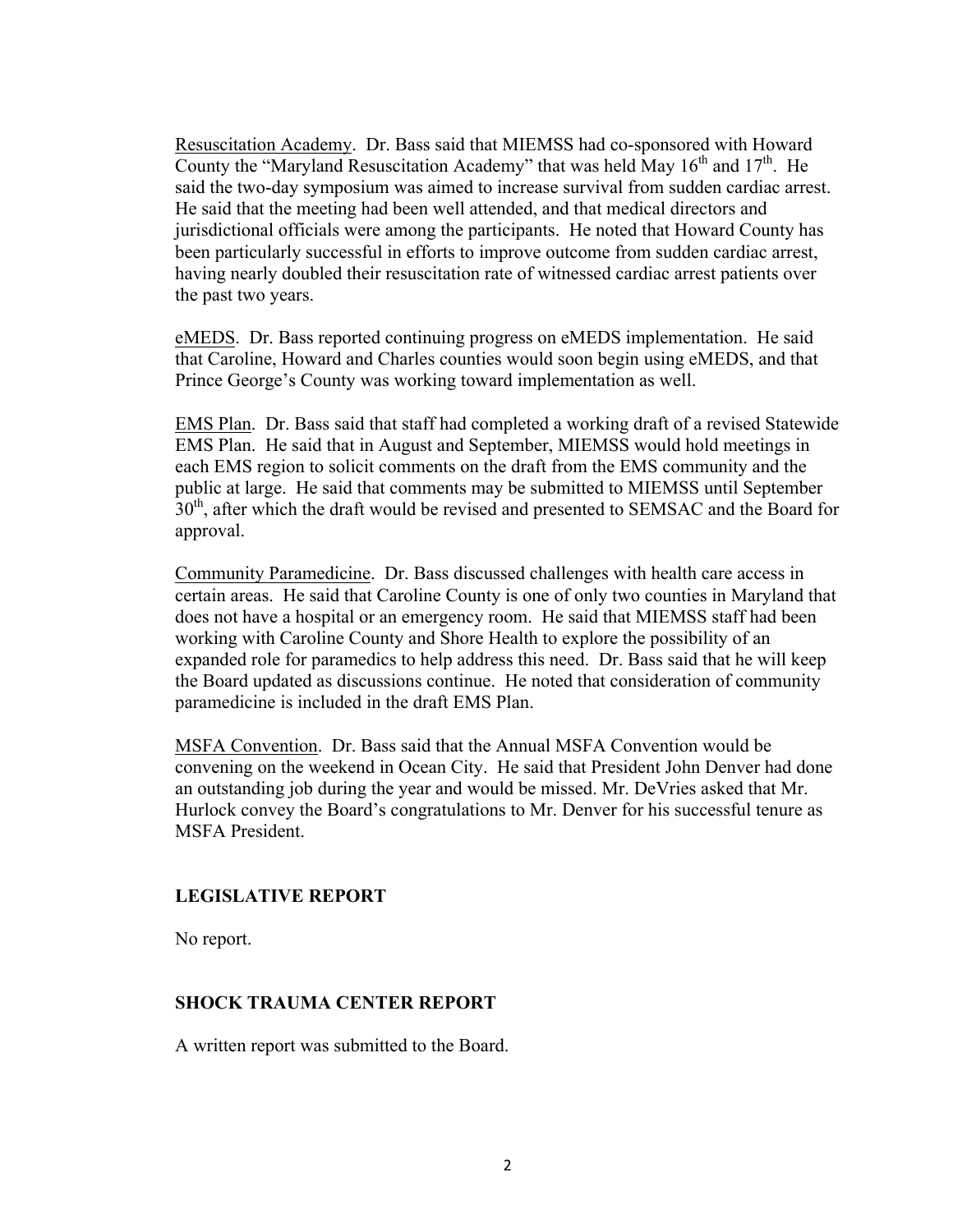### **MSP AVIATION COMMAND UPDATE**

Major Lioi reported that the transition to the new AW-139 helicopters began on June 3<sup>rd</sup> and was proceeding according to plan. He said that the transition requires that all pilots and medics to go through a five-week transition course consisting of one week of ground school and four weeks of flight training. He said he anticipated that Trooper 3 would be operational by mid-July. He said that Trooper 6's transition should begin  $2 - 3$  weeks after Trooper 3 is operational. He said that MSP continues training of second providers, which number 21 at present. He reported that MSPAC received the AW13- Cabin Training Device on June 7, and the command is working with MDOT to procure a flight training device.

## **MARYLAND STATE FIREMEN'S ASSOCIATION**

Mr. Hurlock said that President Denver was delayed in arriving at the meeting. Mr. Hurlock reported about the upcoming MSFA Annual Convention.

# **NEW BUSINESS**

Provider Regulation Change. Ms. Sette reminded the Board that they had previously reviewed draft regulations regarding veterans wishing to become EMS providers in Maryland. She said that draft had been revised to reflect the requirements of the Veterans Full Employment Act of 2013 (VFEA) that had recently been enacted in Maryland. She said that the law requirements that service members seeking EMS licensure / certification be credited for any training or experience that is substantially equivalent to that required by the Board and that doesn't conflict with other requirements. Dr. Bass said that historically, MIEMSS has facilitated the entry of returning service members into the practice of EMS in Maryland. He said the passage of VFEA provides the opportunity to formalize and promote our efforts and to integrate them with similar efforts in other state agencies. She said that the proposed regulations would be presented for a vote at an upcoming Board meeting.

## **OLD BUSINESS**

Freestanding Regulation Change. Mr. Magee asked the Board to approve changes to COMAR regulations to remove a prohibition against freestanding emergency facilities becoming base stations. He said that after Board approval, the changes would be promulgated as proposed regulations.

**Upon the motion of Dr. Westerband, which was seconded by Ms. Adams, and with Ms. Van Hoy abstaining, the Board approved the proposed regulation change.**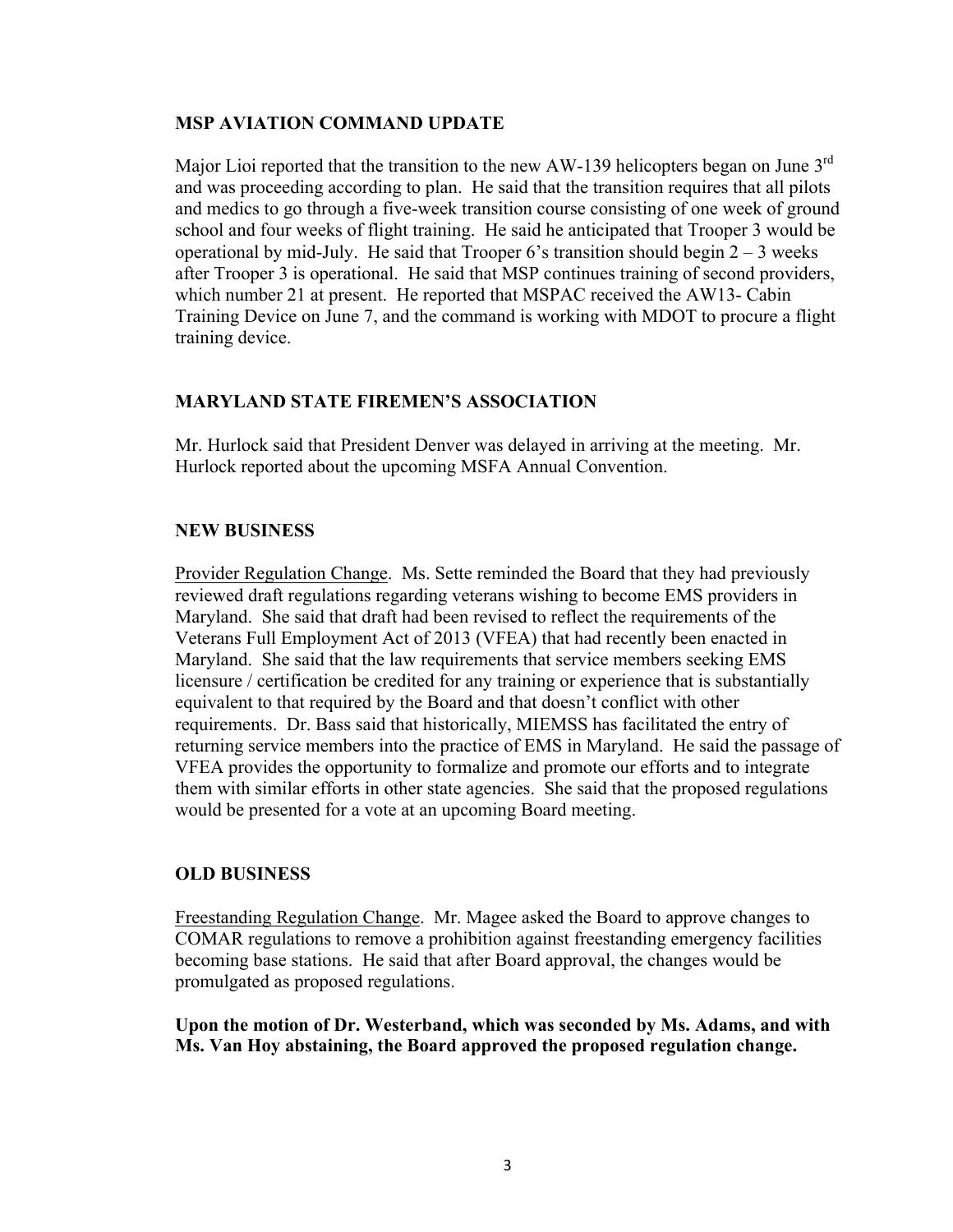### **Upon the motion of Dr. Kalish, which was seconded by Ms. Van Hoy, the Board adjourned to Closed Session.**

The purpose of the closed session was to carry out administrative functions under State Government Article §10-502 (b), to obtain legal advice from counsel under State Government Article  $\S$  10-508 (a) (7), and to discuss certain site reviews and maintain certain records and information in confidence as required by Health Occupations Article §14-506 (b) under State Government Article § 10-508 (a) (13).

The closed session was attended by:

**Board Members Present:** Donald L. DeVries, Jr., Esq.; Vic Broccolino, Vice-Chairman; Sherry Adams; Murray Kalish, M.D.; Sally Showalter (by telephone); Mary Alice Vanhoy, R.N.; Dany Westerband, M.D.; Gene Worthington.

**Board Members Absent:** Vic Broccolino; David Hexter, M.D.; Robert Maloney; Dean Albert Reece, M.D. Ph.D.

### **Others Present:**

**MIEMSS**: Dr. Bass; Dr. Alcorta: Ms. Abramson; Ms. Aycock; Ms. Bailey; Ms. Gainer; Ms. Goff; Ms. Mays.

**OAG:** Mr. Magee; Ms. Sette.

**Maryland State Police Aviation Command**: Major Frank Lioi; Deputy Director Chris Lovejoy; Lt. Pat King; Mark Carter, CFO.

The Board approved the closed session minutes from the March 15, 2013, meeting.

The Board was provided information regarding the MSPAC budget.

The Board was provided information regarding designation of trauma centers, primary stroke centers, and comprehensive stroke centers.

The Board considered provider disciplinary matters.

### **The Board reconvened in Open Session at 10:52 a.m.**

**Board Members Present:** Donald L. DeVries, Jr., Esq.; Vic Broccolino, Vice-Chairman; Sherry Adams; Murray Kalish, M.D.; Sally Showalter (by telephone); Mary Alice Vanhoy, R.N.; Dany Westerband, M.D.; Gene Worthington.

**Board Members Absent:** Vic Broccolino; David Hexter, M.D.; Robert Maloney; Dean Albert Reece, M.D. Ph.D.